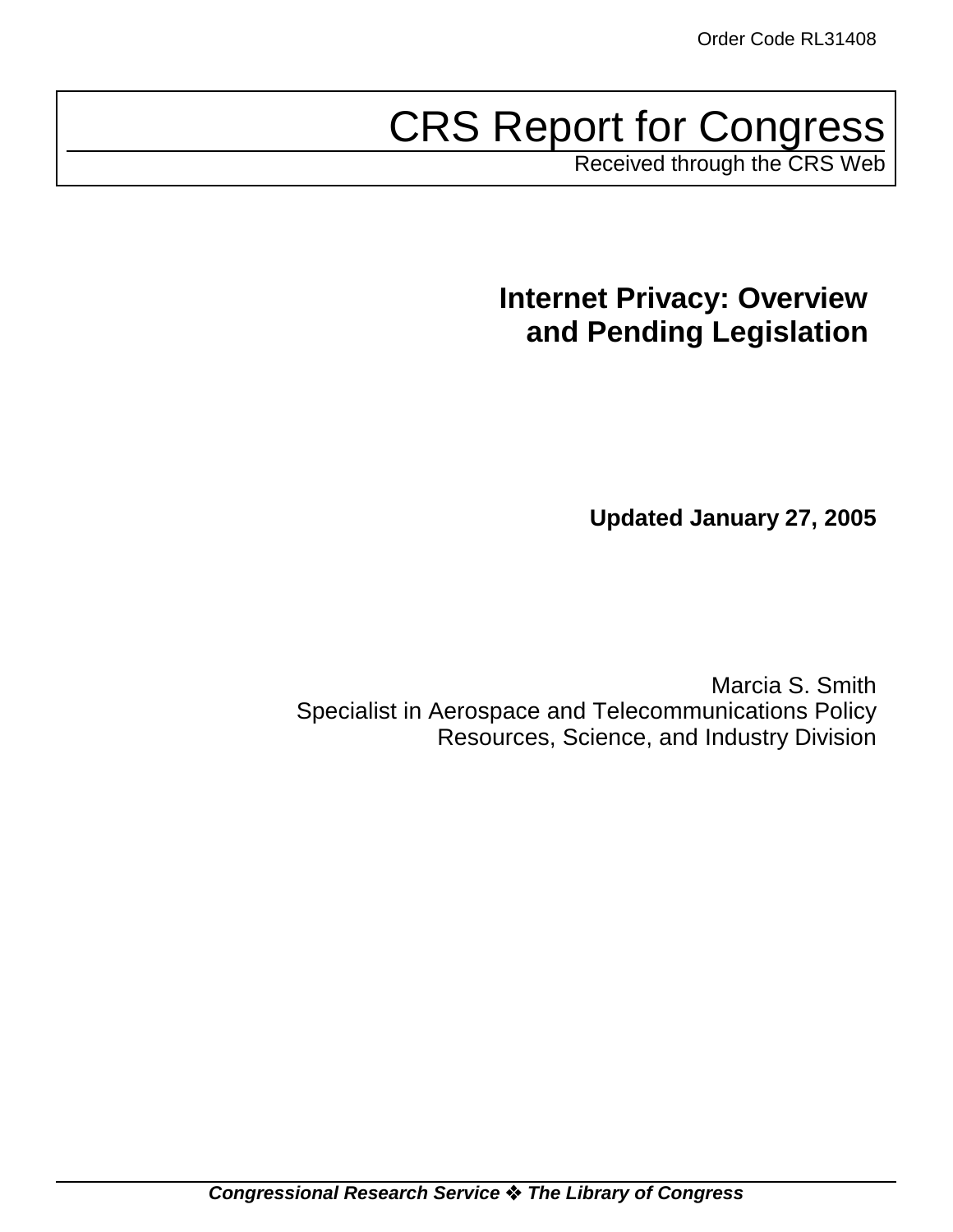# Internet Privacy: Overview and Pending Legislation

#### **Summary**

Internet privacy issues generally encompass two types of concerns. One is the collection of personally identifiable information (PII) by website operators from visitors to government and commercial websites, or by software that is surreptitiously installed on a user's computer ("spyware") and transmits the information to someone else. The other is the monitoring of electronic mail and Web usage by the government or law enforcement officials, employers, or Internet Service Providers.

The September 11, 2001 terrorist attacks intensified debate over the issue of law enforcement monitoring, with some advocating increased tools for law enforcement officials to track down terrorists, and others cautioning that fundamental tenets of democracy, such as privacy, not be endangered in that pursuit. Congress passed the 2001 USA PATRIOT Act (P.L. 107-56) that, *inter alia*, makes it easier for law enforcement to monitor Internet activities. That act was later amended by the Homeland Security Act (P.L. 107-296), loosening restrictions as to when, and to whom, Internet Service Providers may voluntarily release the content of communications if they believe there is a danger of death or injury. The report of the 9/11 Commission called for a full and informed debate on the USA PATRIOT Act, and creation of a board to ensure that privacy and civil liberties are protected. Congress directed that a Privacy and Civil Liberties Oversight Board be established as part of the law that implements many of the Commission's recommendations (P.L. 108-457, the Intelligence Reform and Terrorism Prevention Act).

The debate over website information policies concerns whether industry self regulation or legislation is the best approach to protecting consumer privacy. Congress has considered legislation that would require *commercial* website operators to follow certain fair information practices, but none has passed. Legislation has passed, however, regarding information practices for *federal government* websites e.g, the E-Government Act (P.L. 107-347).

The growing controversy about how to protect computer users from "spyware" without creating unintended consequences is discussed in CRS Report RL32706. Another issue, identity theft, is not an Internet privacy issue per se, but is often debated in the context of whether the Internet makes identity theft more prevalent. For example, a practice called "phishing" may contribute to identity theft. Those topics are briefly discussed in this report, but more specific information on identity theft is available in CRS Report RL31919 and CRS Report RL32121. Wireless privacy issues are discussed in CRS Report RL31636.

This report tracks Internet privacy-related legislation in the 109<sup>th</sup> Congress, and provides an overview of Internet privacy issues and related laws passed in the 108<sup>th</sup> and 107<sup>th</sup> Congresses.

This report will be updated.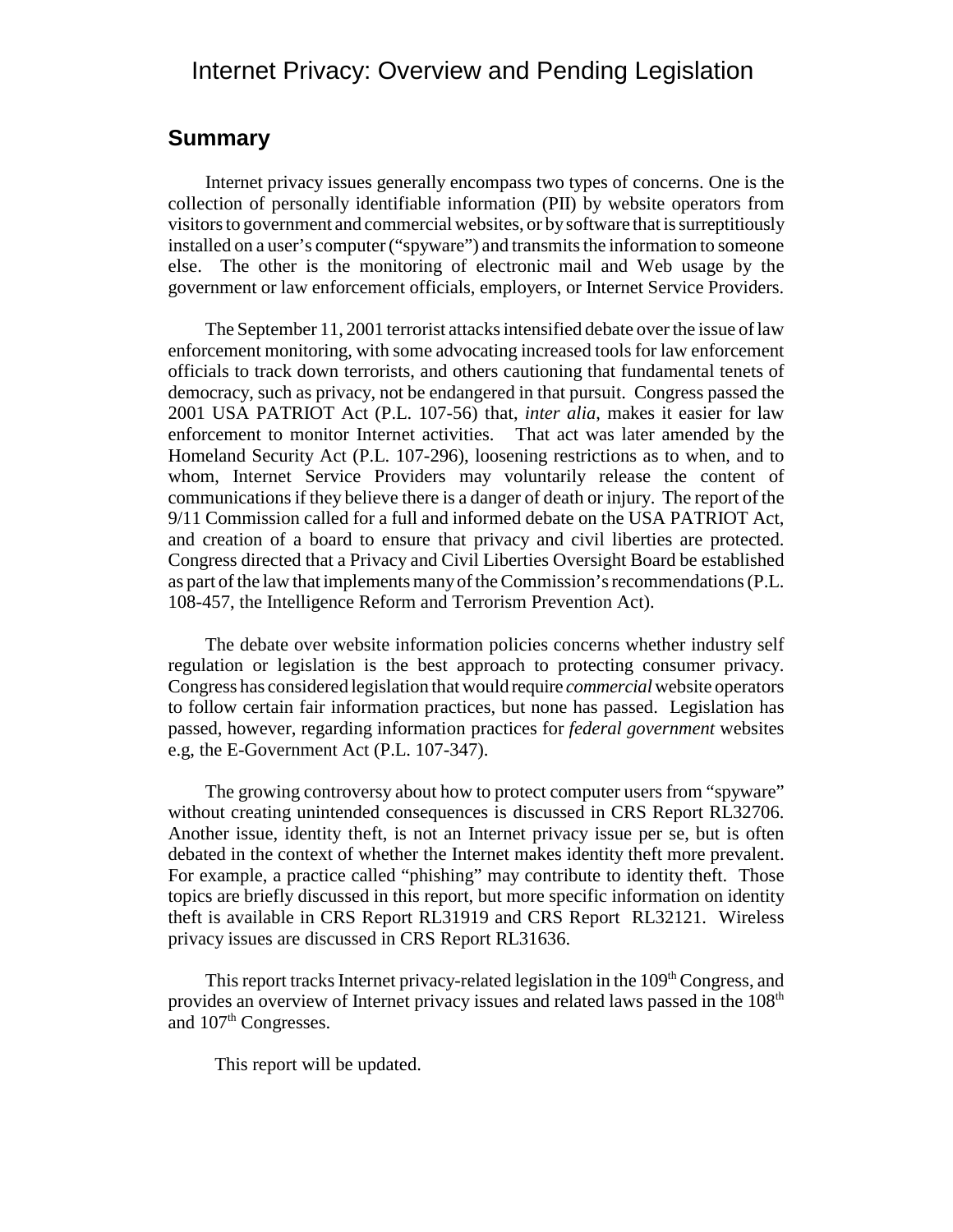# **Contents**

| Children's Online Privacy Protection Act (COPPA), P.L. 105-277  1              |
|--------------------------------------------------------------------------------|
| Internet: Federal Government Website Information Practices  4                  |
| The 9/11 Commission Report, and Creation of the Privacy and                    |
|                                                                                |
|                                                                                |
| Summary of 109 <sup>th</sup> Congress Internet Privacy-Related Legislation  14 |
| Appendix A. Internet Privacy-Related Legislation Passed by the                 |
| Appendix B. Internet Privacy-Related Legislation Passed by the                 |
| <b>List of Tables</b>                                                          |

Table 1: Pending Legislation in the 109th Congress . . . . . . . . . . . . . . . . . . . . . . . 14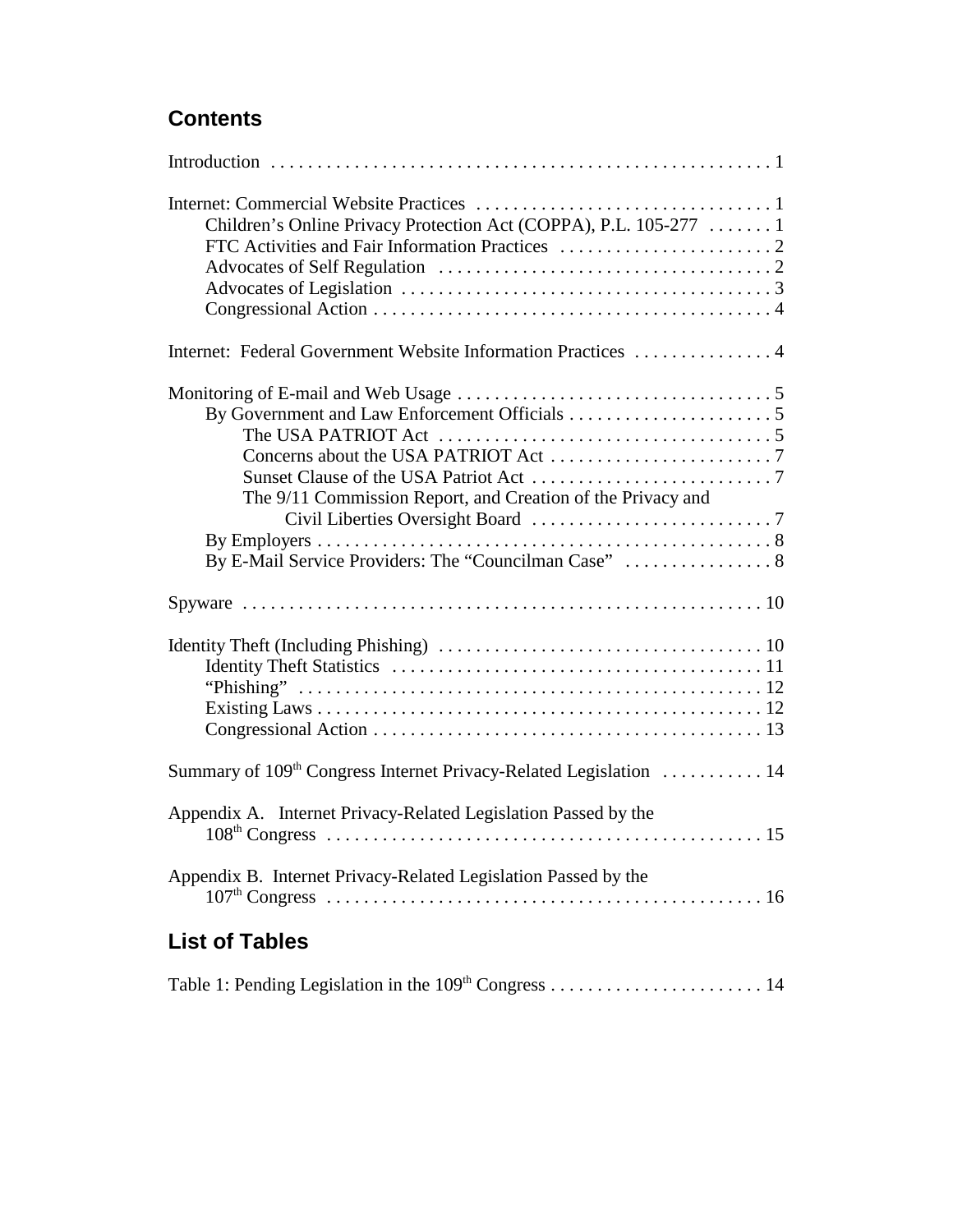# Internet Privacy: Overview and Pending Legislation

## **Introduction**

Internet privacy issues encompass concerns about the collection of personally identifiable information (PII) from visitors to government and commercial websites, as well as debate over law enforcement or employer monitoring of electronic mail and Web usage. This report discusses Internet privacy issues and tracks legislation. More information on Internet privacy issues is available in CRS Report RL30784, *Internet Privacy: An Analysis of Technology and Policy Issues*, and CRS Report RL31289, *The Internet and the USA PATRIOT Act: Potential Implications for Electronic Privacy, Security, Commerce, and Government*.

### **Internet: Commercial Website Practices**

One aspect of the Internet ("online") privacy debate focuses on whether industry self regulation or legislation is the best route to assure consumer privacy protection. In particular, consumers appear concerned about the extent to which website operators collect "personally identifiable information" (PII) and share that data with third parties without their knowledge. Although many in Congress and the Clinton Administration preferred industry self regulation, the  $105<sup>th</sup>$  Congress passed legislation (COPPA, see below) to protect the privacy of children under 13 as they use commercial websites. Many bills have been introduced since that time regarding protection of those not covered by COPPA, but the only legislation that has passed concerns federal government, not commercial, websites.

#### **Children's Online Privacy Protection Act (COPPA), P.L. 105-277**

Congress, the Clinton Administration, and the Federal Trade Commission (FTC) initially focused their attention on protecting the privacy of children under 13 as they visit commercial websites. Not only are there concerns about information children might divulge about themselves, but also about their parents. The result was the Children's Online Privacy Protection Act (COPPA), Title XIII of Division C of the FY1999 Omnibus Consolidated and Emergency Supplemental Appropriations Act, P.L. 105-277. The FTC's final rule implementing the law became effective April 21, 2000 [http://www.ftc.gov/os/1999/10/64fr59888.htm]. Commercial websites and online services directed to children under 13, or that knowingly collect information from them, must inform parents of their information practices and obtain verifiable parental consent before collecting, using, or disclosing personal information from children. The law also provides for industry groups or others to develop self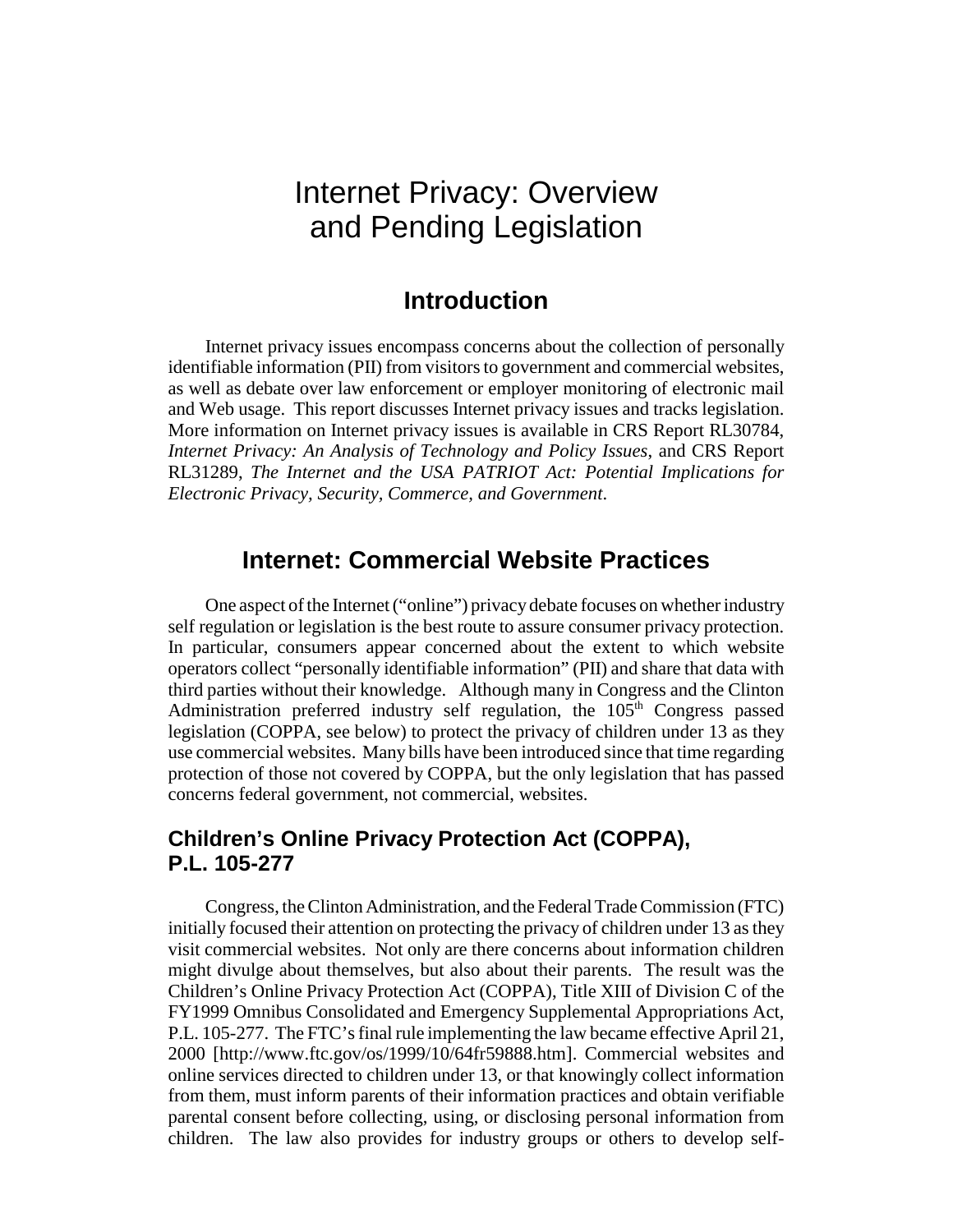regulatory "safe harbor" guidelines that, if approved by the FTC, can be used by websites to comply with the law. The FTC approved self-regulatory guidelines proposed by the Better Business Bureau on January 26, 2001. On June 11, 2003, then-FTC Chairman Timothy Muris stated in testimony to the Senate Commerce Committee that the FTC had brought eight COPPA cases, and obtained agreements requiring payment of civil penalties totaling more than \$350,000.<sup>1</sup>

#### **FTC Activities and Fair Information Practices**

The FTC conducted or sponsored several website surveys between 1997 and 2000 to determine the extent to which commercial website operators abided by four fair information practices — providing **notice** to users of their information practices before collecting personal information, allowing users **choice** as to whether and how personal information is used, allowing users **access** to data collected and the ability to contest its accuracy, and ensuring **security** of the information from unauthorized use. Some include **enforcement** as a fifth fair information practice. Regarding choice, the term "**opt-in**" refers to a requirement that a consumer give affirmative consent to an information practice, while "**opt-out**" means that permission is assumed unless the consumer indicates otherwise. See CRS Report RL30784 for more information on the FTC surveys and fair information practices. The FTC's reports are available on its website [http://www.ftc.gov].

Briefly, the first two FTC surveys (December 1997 and June 1998) created concern about the information practices of websites directed at children and led to the enactment of COPPA (see above). The FTC continued monitoring websites to determine if legislation was needed for those not covered by COPPA. In 1999, the FTC concluded that more legislation was not needed at that time because of indications of progress by industry at self-regulation, including creation of "seal" programs (see below) and by two surveys conducted by Georgetown University. However, in May 2000, the FTC changed its mind following another survey that found only 20% of randomly visited websites and 42% of the 100 most popular websites had implemented all four fair information practices. The FTC voted to recommend that Congress pass legislation requiring websites to adhere to the four fair information practices, but the 3-2 vote indicated division within the Commission. On October 4, 2001, Timothy Muris, who had recently become FTC Chairman, stated that he did not see a need for additional legislation at that time. (Mr. Muris was succeeded as FTC Chairman on August 16, 2004 by Deborah Platt Majoras.)

#### **Advocates of Self Regulation**

In 1998, members of the online industry formed the Online Privacy Alliance (OPA) to encourage industry self regulation. OPA developed a set of privacy guidelines, and its members are required to adopt and implement posted privacy policies. The Better Business Bureau (BBB), TRUSTe, and WebTrust have established "seals" for websites. To display a seal from one of those organizations, a website operator must agree to abide by certain privacy principles (some of which are based on the OPA guidelines), a complaint resolution process, and to being

<sup>&</sup>lt;sup>1</sup> Prepared statement, p. 10, available at [http://commerce.senate.gov/hearings/index.cfm].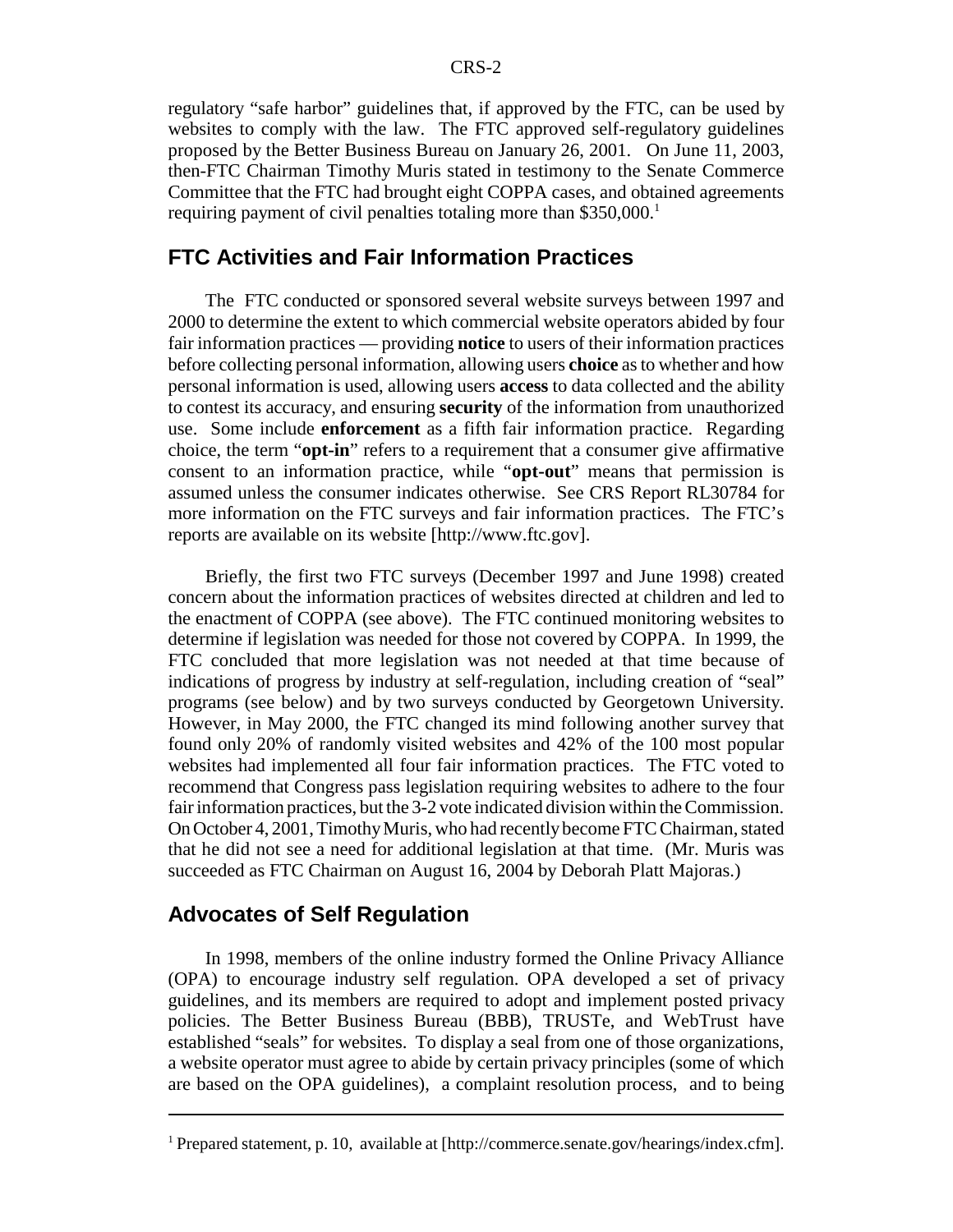monitored for compliance. Advocates of self regulation argue that these seal programs demonstrate industry's ability to police itself.

Technological solutions also are being offered. P3P (Platform for Privacy Preferences) is one often-mentioned technology. It essentially creates machinereadable privacy policies through which users can match their privacy preferences with the privacy policies of the websites they visit. One concern is that P3P requires companies to produce shortened versions of their privacy policies, which could raise issues of whether the shortened policies are legally binding, since they may omit nuances and "sacrifice accuracy for brevity."<sup>2</sup> For more information on P3P, see [http://www.w3.org/P3P/].

#### **Advocates of Legislation**

Consumer, privacy rights and other interest groups believe self regulation is insufficient. They argue that the seal programs do not carry the weight of law, and that while a site may disclose its privacy policy, that does not necessarily equate to having a policy that protects privacy. The Center for Democracy and Technology (CDT, at [http://www.cdt.org]) and the Electronic Privacy Information Center (EPIC, at [http://www.epic.org]) each released reports on this topic. TRUSTe and BBBOnline have been criticized for becoming corporate apologists rather than defenders of privacy. In the case of TRUSTe, for example, Esther Dyson, who is credited with playing a central role in the establishment of the seal program, reportedly is disappointed with it. Wired.com reported in April 2002 that "Dyson agreed that...Truste's image has slipped from consumer advocate to corporate apologist. 'The board ended up being a little too corporate, and didn't have any moral courage,' she said." Truste subsequently announced plans to strengthen its seal program by more stringent licensing requirements and increased monitoring of compliance.

Some privacy interest groups, such as EPIC, also feel that P3P is insufficient, arguing that it is too complex and confusing and fails to address many privacy issues. An EPIC report from June 2000 further explains its findings [http://www.epic.org/reports/prettypoorprivacy.html].

Privacy advocates are particularly concerned about online profiling, where companies collect data about what websites are visited by a particular user and develop profiles of that user's preferences and interests for targeted advertising. Following a one-day workshop on online profiling, FTC issued a two-part report in the summer of 2000 that also heralded the announcement by a group of companies that collect such data, the Network Advertising Initiative (NAI), of self-regulatory principles. At that time, the FTC nonetheless called on Congress to enact legislation to ensure consumer privacy vis a vis online profiling because of concern that "bad actors" and others might not follow the self-regulatory guidelines.

 $2$  Clark. Drew. Tech, Banking Firms Criticize Limitations of Privacy Standard. NationalJournal.com, November 11, 2002.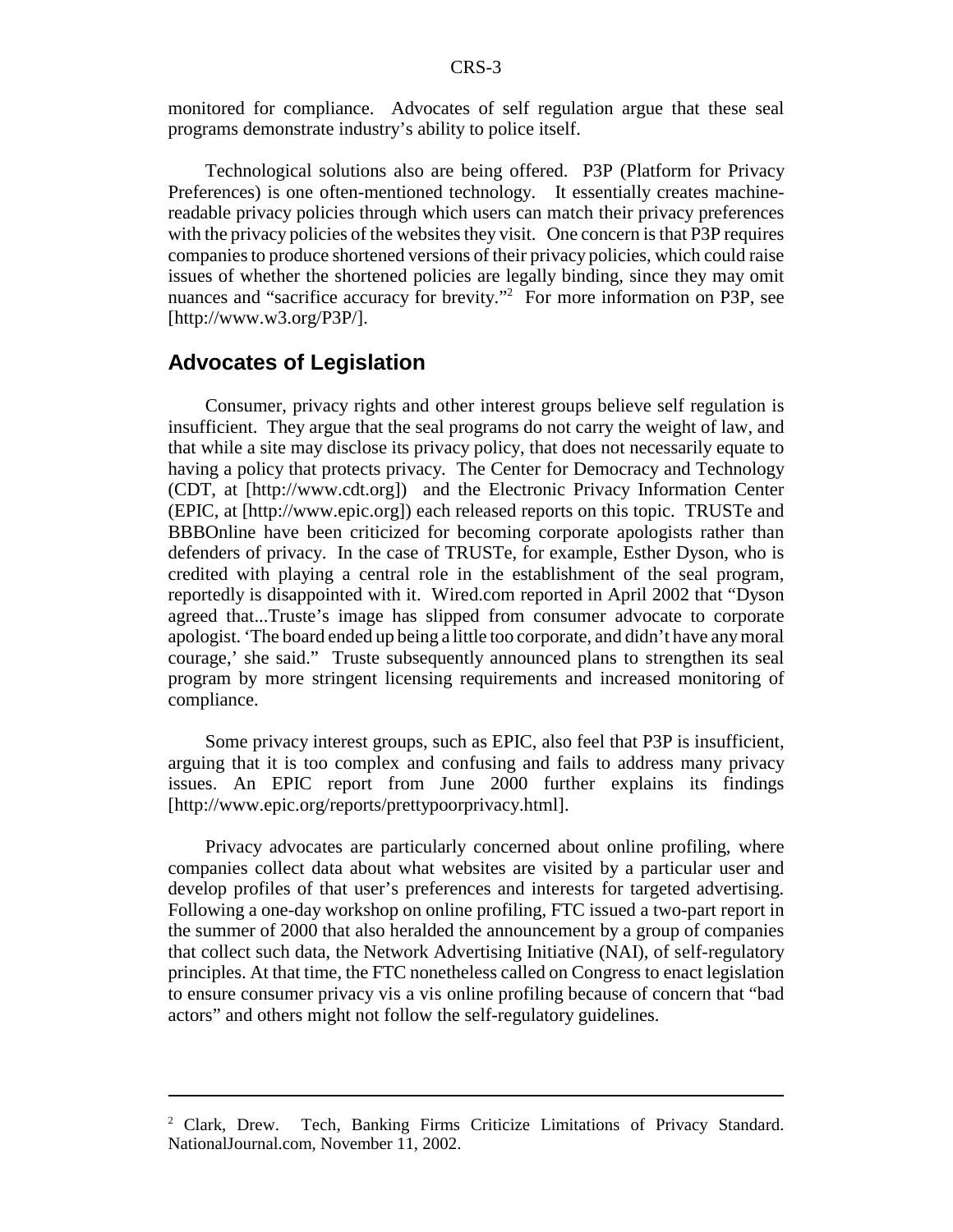#### **Congressional Action**

Many Internet privacy bills were considered by, but did not clear, the  $107<sup>th</sup>$  and 108th Congresses. Other than extending an existing prohibition regarding federal websites (see next section), none cleared Congress.

Legislation is again being introduced in the 109<sup>th</sup> Congress. Representative Frelinghuysen has reintroduced his bill to require the FTC to prescribe regulations to protect individuals not covered by COPPA (H.R. 84). Senator Feinstein has introduced two broad privacy-related bills that could affect Internet users. S. 115 requires federal agencies and persons engaged in interstate commerce to disclose any unauthorized access to electronic data containing personal information in their possession. S. 116 requires the consent of an individual prior to the sale and marketing of such individual's PII.

# **Internet: Federal Government Website Information Practices**

Under a May 1998 directive from President Clinton and a June 1999 Office of Management and Budget (OMB) memorandum, federal agencies must ensure that their information practices adhere to the 1974 Privacy Act. In June 2000, however, the Clinton White House revealed that contractors for the Office of National Drug Control Policy (ONDCP) had been using "cookies" (small text files placed on users' computers when they access a particular website) to collect information about those using an ONDCP site during an anti-drug campaign. ONDCP was directed to cease using cookies, and OMB issued another memorandum reminding agencies to post and comply with privacy policies, and detailing the limited circumstances under which agencies should collect personal information. A September 5, 2000 letter from OMB to the Department of Commerce further clarified that "persistent"cookies, which remain on a user's computer for varying lengths of time (from hours to years), are not allowed unless four specific conditions are met. "Session" cookies, which expire when the user exits the browser, are permitted.

At the time, Congress was considering whether commercial websites should be required to abide by FTC's four fair information practices. The incident sparked interest in whether federal websites should adhere to the same requirements. In the FY2001 Transportation Appropriations Act (P.L. 106-346), Congress prohibited funds in the FY2001 Treasury-Postal Appropriations Act from being used to collect, review, or create aggregate lists that include PII about an individual's access to or use of a federal website or enter into agreements with third parties to do so, with exceptions. Similar language has been included in subsequent appropriations bills. For FY2005, it is Sec. 633 of the Transportation-Treasury Appropriations Act (incorporated into P.L. 108-447, the FY2005 Consolidated Appropriations Act).

Section 646 of the FY2001 Treasury-Postal Appropriations Act (P.L. 106-554) required Inspectors General (IGs) to report to Congress on activities by those agencies or departments relating to their own collection of PII, or entering into agreements with third parties to obtain PII about use of websites. Then-Senator Fred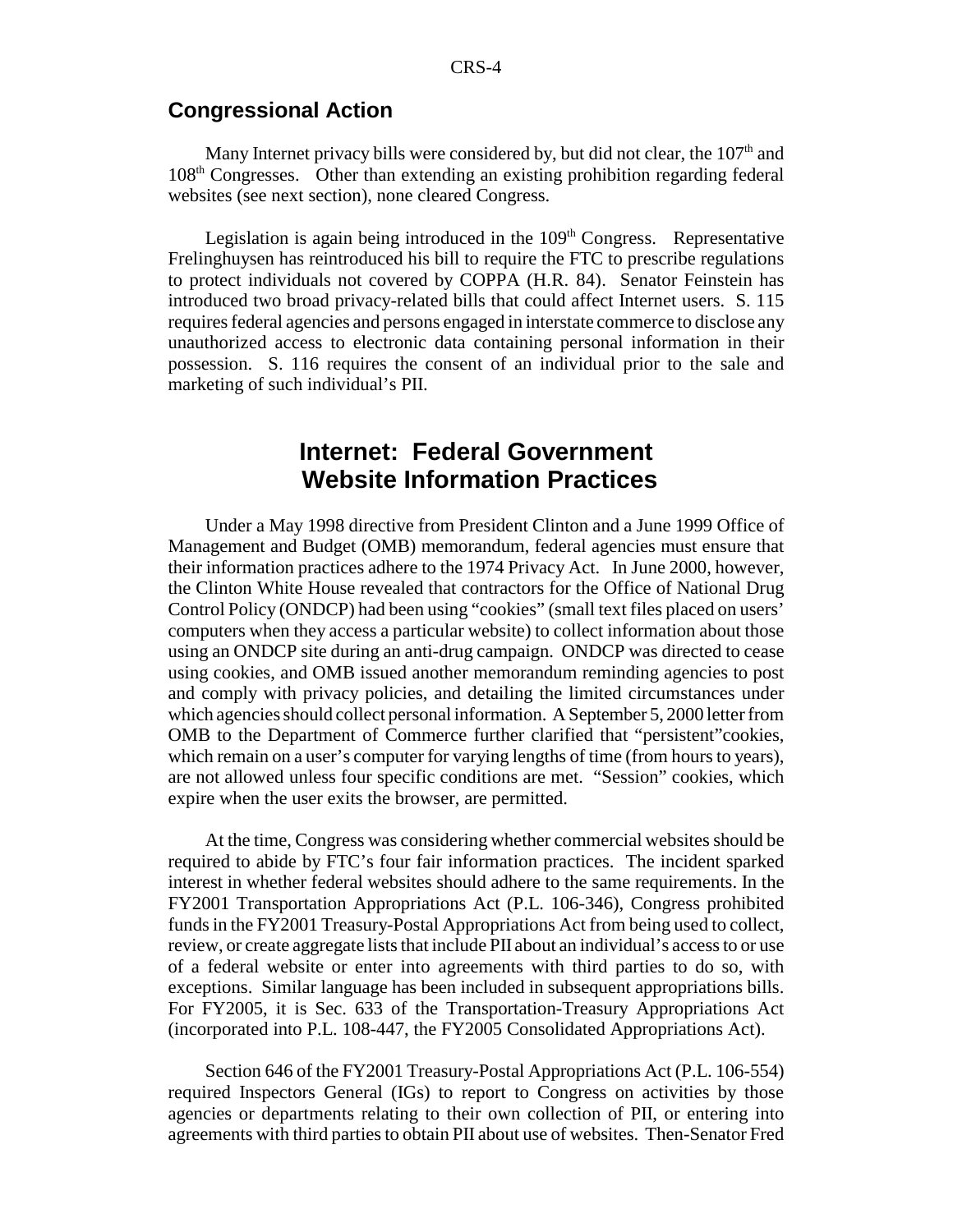Thompson released two reports in April and June 2001 based on the findings of agency IGs who discovered unauthorized persistent cookies and other violations of government privacy guidelines on several agency websites. An April 2001 GAO report (GAO-01-424) concluded that most of the 65 sites it reviewed were following OMB's guidance.

 The E-Government Act (P.L. 107-347) sets requirements on government agencies regarding how they assure the privacy of personal information in government information systems and establish guidelines for privacy policies for federal websites. The law requires federal websites to include a privacy notice that addresses what information is to be collected, why, its intended use, what notice or opportunities for consent are available to individuals regarding what is collected and how it is shared, how the information will be secured, and the rights of individuals under the 1974 Privacy Act and other relevant laws. It also requires federal agencies to translate their website privacy policies into a standardized machine-readable format, enabling P3P to work (see above discussion of P3P), for example.

# **Monitoring of E-mail and Web Usage**

#### **By Government and Law Enforcement Officials**

Another concern is the extent to which electronic mail (e-mail) exchanges or visits to websites may be monitored by law enforcement agencies or employers. In the wake of the September 11 terrorist attacks, the debate over law enforcement monitoring has intensified. Previously, the issue had focused on the extent to which the Federal Bureau of Investigation (FBI), with legal authorization, used a software program, called Carnivore (later renamed DCS 1000), to intercept e-mail and monitor Web activities of certain suspects. The FBI would install the software on the equipment of Internet Service Providers (ISPs). Privacy advocates were concerned about whether Carnivore-like systems can differentiate between e-mail and Internet usage by a subject of an investigation and similar usage by other people. Technical details of the system were not publicly available, meaning that privacy groups were unable to independently determine exactly what the system could or could not do, leading to their concerns. Section 305 of the  $21<sup>st</sup>$  Century Department of Justice Appropriations Authorization Act (P.L. 107-273) required the Justice Department to report to Congress at the end of FY2002 and FY2003 on its use of Carnivore/DCS 1000 or any similar system. EPIC obtained the reports in January 2005 under the Freedom of Information Act and placed them on its website.<sup>3</sup> The reports indicate that the Justice Department no longer uses Carnivore/DCS 1000 commercially available software instead. The Justice Department reported that it used commercial software to conduct court-ordered electronic surveillance five times in FY2002 and eight times in FY2003.

**The USA PATRIOT Act.** Following the terrorist attacks, Congress passed the Uniting and Strengthening America by Providing Appropriate Tools to Intercept and

 $3$  See:[http://www.epic.org/privacy/carnivore/2002 report.pdf] and [http://www.epic.org/privacy/carnivore/2003\_report.pdf]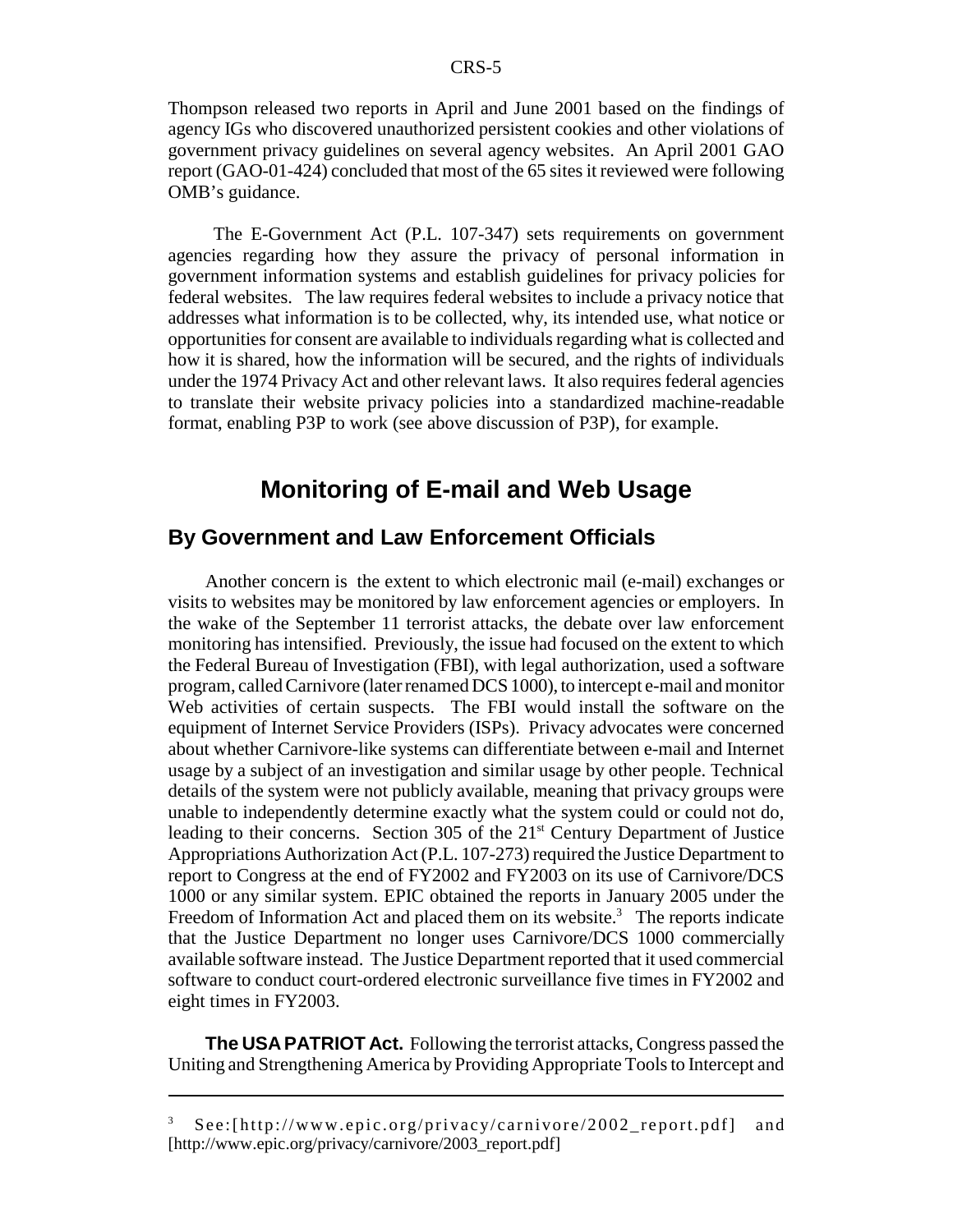Obstruct Terrorism (USA PATRIOT) Act, P.L. 107-56, which expands law enforcement's ability to monitor Internet activities. *Inter alia*, the law modifies the definitions of "pen registers" and "trap and trace devices" to include devices that monitor addressing and routing information for Internet communications. Carnivorelike programs may now fit within the new definitions. The Internet privacy-related provisions of the USA PATRIOT Act, included as part of Title II, are as follows:

- Section 210, which expands the scope of subpoenas for records of electronic communications to include records commonly associated with Internet usage, such as session times and duration.
- Section 212, which allows ISPs to divulge records or other information (but not the contents of communications) pertaining to a subscriber if they believe there is immediate danger of death or serious physical injury or as otherwise authorized, and requires them to divulge such records or information (excluding contents of communications) to a governmental entity under certain conditions. It also allows an ISP to divulge the contents of communications to a law enforcement agency if it reasonably believes that an emergency involving immediate danger of death or serious physical injury requires disclosure of the information without delay. **[This section was amended by the 2002 Homeland Security Act, see below.]**
- Section 216, which adds routing and addressing information (used in Internet communications) to dialing information, expanding what information a government agency may capture using pen registers and trap and trace devices as authorized by a court order, while excluding the content of any wire or electronic communications. The section also requires law enforcement officials to keep certain records when they use their own pen registers or trap and trace devices and to provide those records to the court that issued the order within 30 days of expiration of the order. To the extent that Carnivore-like systems fall with the new definition of pen registers or trap and trace devices provided in the act, that language would increase judicial oversight of the use of such systems.
- Section 217, which allows a person acting under color of law to intercept the wire or electronic communications of a computer trespasser transmitted to, through, or from a protected computer under certain circumstances, and
- Section 224, which sets a four-year sunset period for many of the Title II provisions. Among the sections excluded from the sunset are Sections 210 and 216.

The Cyber Security Enhancement Act, section 225 of the 2002 Homeland Security Act (P.L. 107-296), amends section 212 of the USA PATRIOT Act. It lowers the threshold for when ISPs may voluntarily divulge the content of communications. Now ISPs need only a "good faith" (instead of a "reasonable")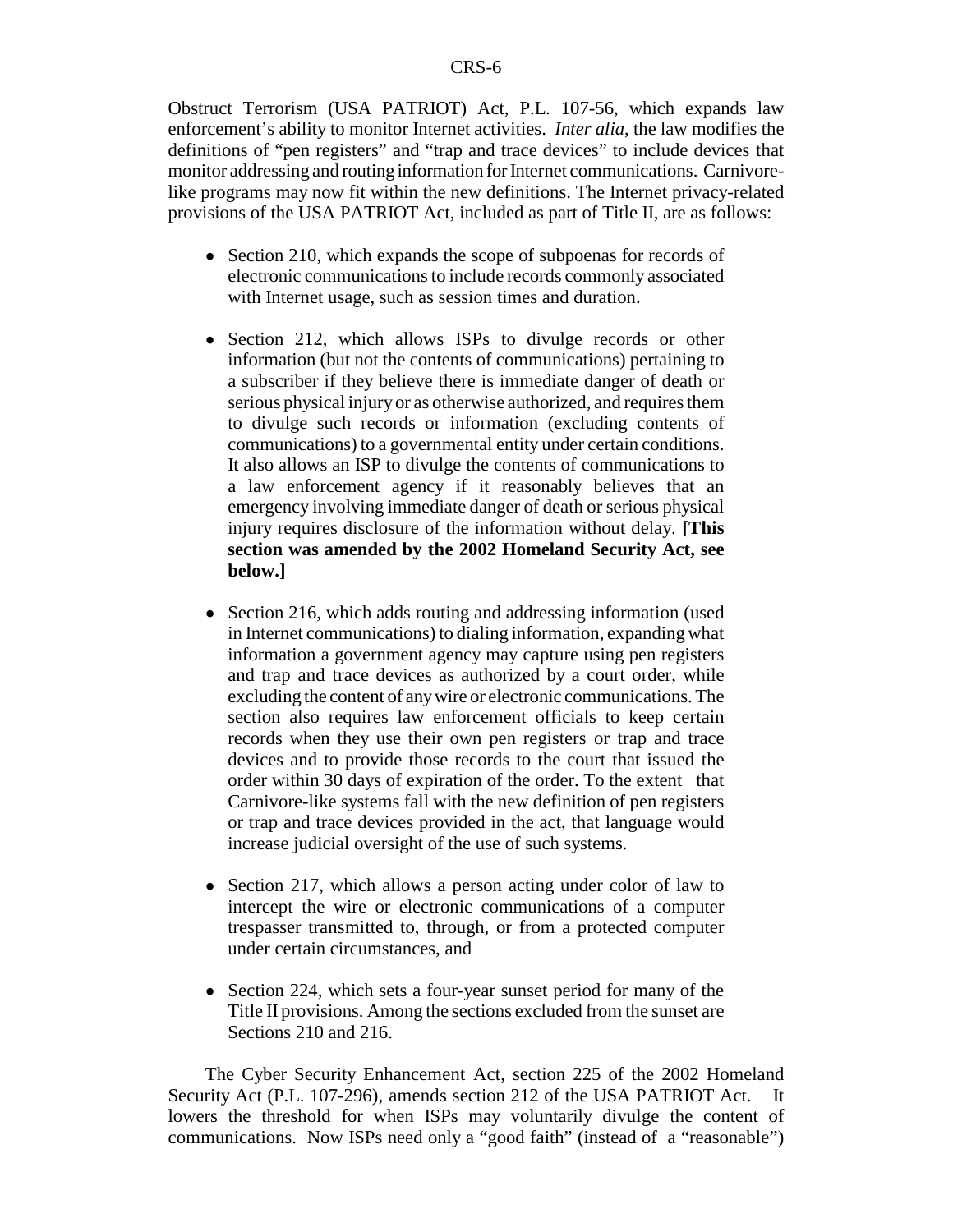belief that there is an emergency involving danger (instead of "immediate" danger) of death or serious physical injury. The contents can be disclosed to "a Federal, state, or local governmental entity" (instead of a "law enforcement agency").

**Concerns about the USA PATRIOT Act.** Privacy advocates are especially concerned about the language added by the Cyber Security Enhancement Act. EPIC notes, for example, that allowing the contents of Internet communications to be disclosed voluntarily to any governmental entity not only poses increased risk to personal privacy, but also is a poor security strategy. Another concern is that the law does not provide for judicial oversight of the use of these procedures.<sup>4</sup> A Senate Judiciary Committee hearing on September 23, 2004 explored some of these concerns.

**Sunset Clause of the USA Patriot Act.** As noted, several sections of the USA PATRIOT Act are covered by a "sunset" provision (Sec. 224) under which they will expire on December 31, 2005. Three bills were introduced in the  $108<sup>th</sup>$ Congress that would have affected the sunset clause, but none passed. For more on the sunset clause, see CRS Report RL32186.

**The 9/11 Commission Report, and Creation of the Privacy and Civil Liberties Oversight Board.** On July 22, 2004, the "9/11 Commission" released its report on the terrorist attacks.<sup>5</sup> The Commission concluded (pp. 394-395) that many of the USA PATRIOT Act provisions appear beneficial, but that "Because of concerns regarding the shifting balance of power to the government, we think that a full and informed debate on the Patriot Act would be healthy." The Commission recommended that "The burden of proof for retaining a particular governmental power should be on the executive, to explain (a) that the power actually materially enhances security and (b) that there is adequate supervision of the executive's use of the powers to ensure protection of civil liberties. If the power is granted, there must be adequate guidelines and oversight to properly confine its use." The Commission also called for creation of a board within the executive branch "to oversee adherence to the guidelines we recommend and the commitment the government makes to defend our civil liberties." The commissioners went on to say that "We must find ways of reconciling security with liberty, since the success of one helps protect the other. The choice between security and liberty is a false choice, as nothing is more likely to endanger America's liberties than the success of a terrorist attack at home. Our history has shown us that insecurity threatens liberty. Yet, if our liberties are curtailed, we lose the values that we are struggling to defend."

The 108<sup>th</sup> Congress passed legislation implementing many of the Commission's recommendations. Called the Intelligence Reform and Terrorism Prevention Act (S. 2845, P.L. 108-458), Sec. 1061 creates a Privacy and Civil Liberties Oversight Board. According to the bill's sponsor, Senator Collins, the Board's purpose is to

<sup>4</sup> [http://www.epic.org/alert/EPIC\_Alert\_9.23.html]. See entry under "[3] Homeland Security Bill Limits Open Government, and click on hyperlink to EPIC's February 26, 2002 letter to the House Judiciary Committee.

<sup>&</sup>lt;sup>5</sup> National Commission on Terrorist Attacks Upon the United States. The 9/11 Commission Report. 585 p. [http://www.9-11commission.gov/report/911Report.pdf]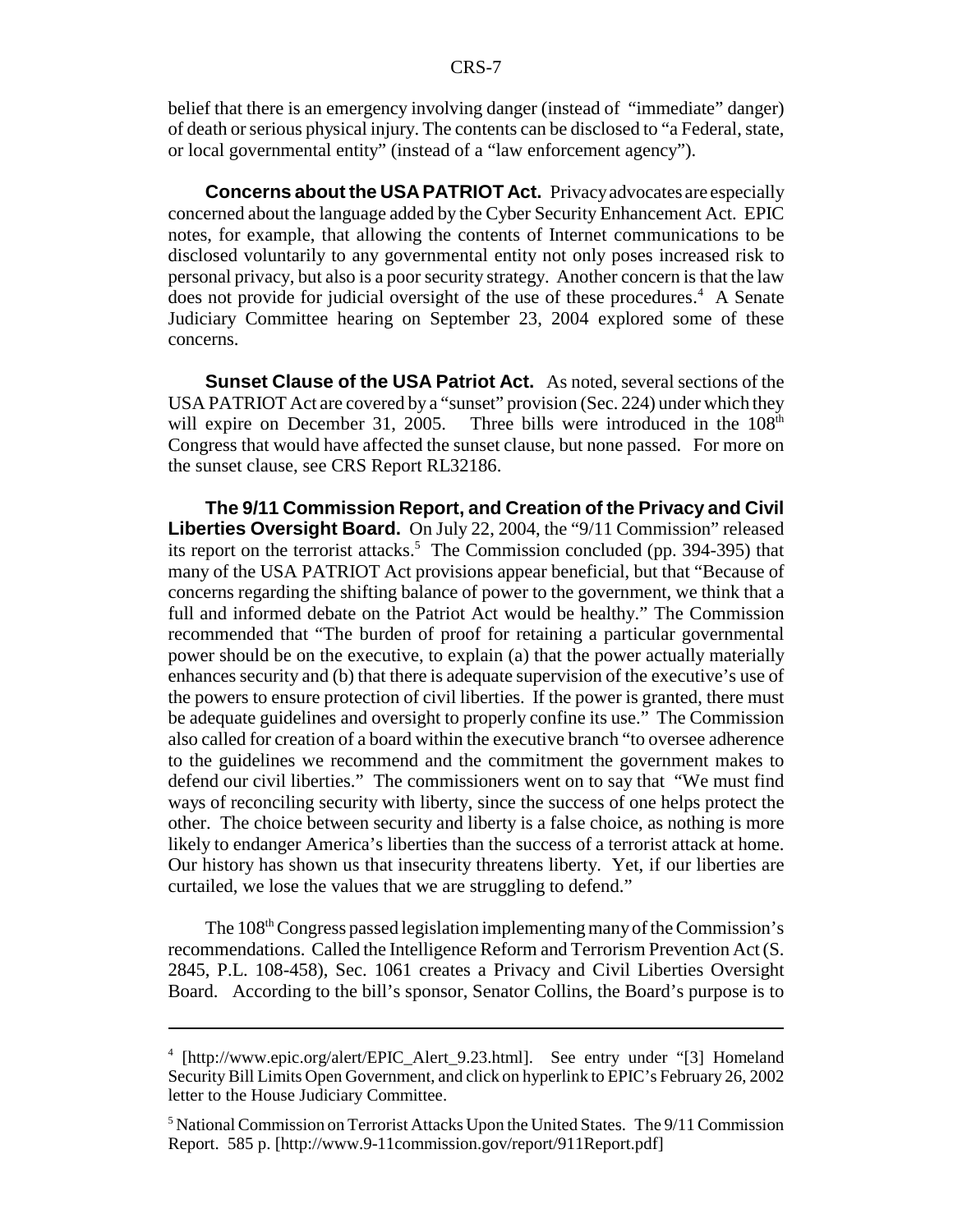"ensure that privacy and civil liberties concerns are appropriately considered in the implementation of all laws, regulations, and policies that are related to efforts to protect the Nation against terrorism."<sup>6</sup> It must report to Congress annually on an unclassified basis to the greatest extent possible. It will be composed of five members, two of which (the chairman and vice-chairman) must be confirmed by the Senate. All must come from outside the government to help ensure their independence.

#### **By Employers**

There also is concern about the extent to which employers monitor the e-mail and other computer activities of employees. The public policy concern appears to be not whether companies should be able to monitor activity, but whether they should notify their employees of that monitoring. A 2003 survey by the American Management Association [http://www.amanet.org/research/index.htm] found that 52% of the companies surveyed engage in some form of e-mail monitoring. A September 2002 General Accounting Office report (GAO-02-717) found that, of the 14 Fortune 1,000 companies it surveyed, all had computer-use policies, and all stored employee's electronic transactions, e-mail, information on websites visited, and computer file activity. Eight of the companies said they would read and review those transactions if they received other information than an individual might have violated company policies, and six said they routinely analyze employee's transactions to find possible inappropriate uses.

### **By E-Mail Service Providers: The "Councilman Case"**

In what is widely-regarded as a landmark ruling concerning Internet privacy, the U.S. Court of Appeals for the First Circuit in Massachusetts ruled (2-1) on June 29, 2004 that an e-mail service provider did not violate federal wiretapping statutes when it intercepted and read subscribers' e-mails to obtain a competitive business advantage. The ruling upheld the decision of a lower court to dismiss the case.

The case involved an e-mail service provider, Interloc, Inc., that sold out-ofprint books. According to press accounts<sup>7</sup> and the text of the court's ruling, $^8$  Interloc used software code to intercept and copy e-mail messages sent to its subscribers (who were dealers looking for buyers of rare and out-of-print books) by competitor Amazon.com. The e-mail was intercepted and copied prior to its delivery to the recipient so that Interloc officials could read the e-mails and obtain a competitive advantage over Amazon.com. Interloc Vice President Bradford Councilman was

<sup>6</sup> Congressional Record, December 8, 2004, p. S11974.

 $7(1)$  Jewell, Mark. Interception of E-Mail Raises Questions. Associated Press, June 30, 2004, 9:14 pm. (2) Zetter, Kim. E-Mail Snooping Ruled Permissible. Wired News, June 30, 2004, 08:40. (3) Krim, Jonathan. Court Limits Privacy of E-Mail Messages; Providers Free to Monitor Communications. Washington Post, July 1, 2004, E1 (via Factiva).

<sup>&</sup>lt;sup>8</sup> U.S. v Bradford C. Councilman. U.S. Court of Appeals for the First Circuit. No. 03-1383. [http://www.ca1.uscourts.gov/pdf.opinions/03-1383-01A.pdf].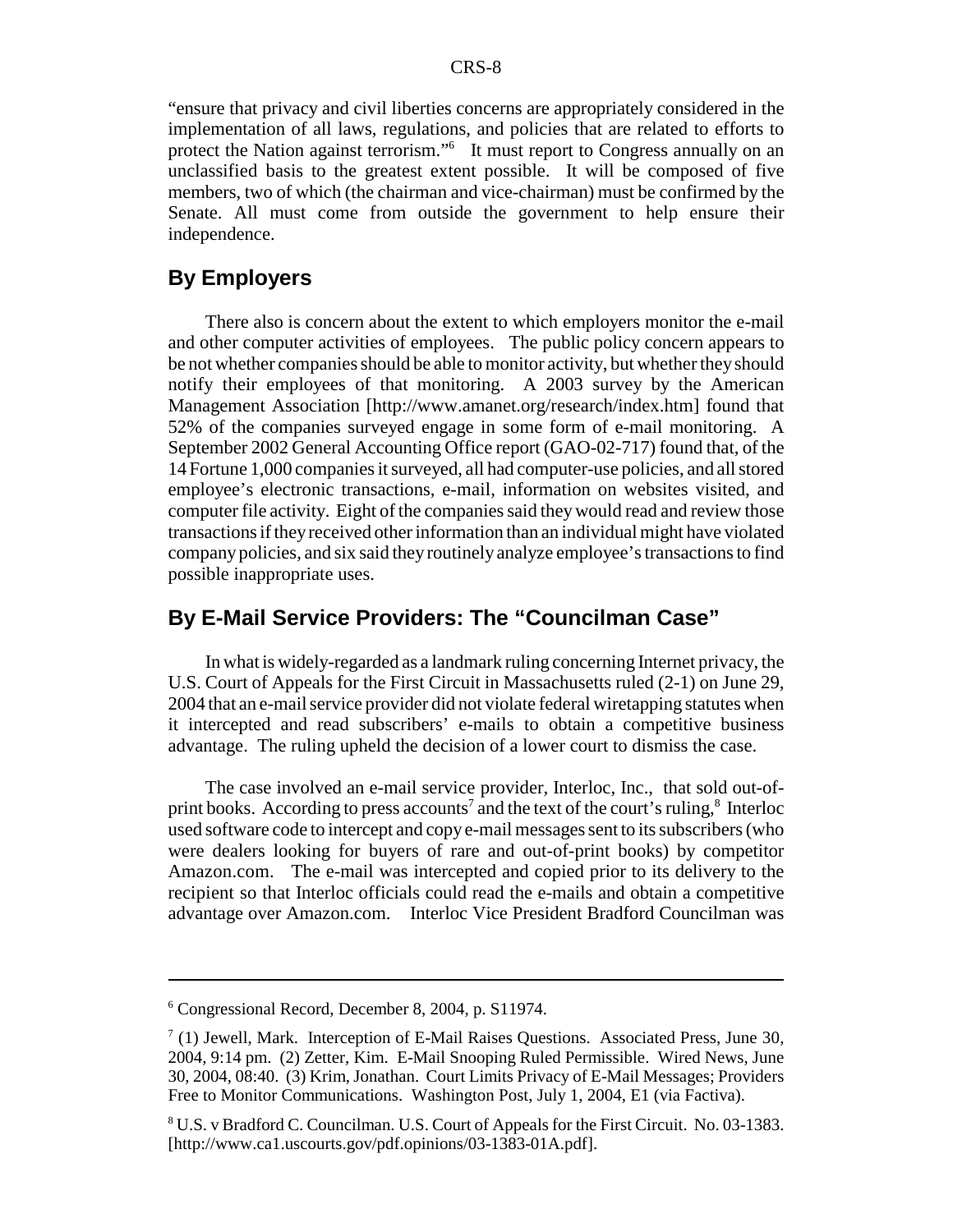charged with violating the Wiretap Act.<sup>9,10</sup> The court's majority opinion noted that the parties stipulated that, at all times that the Interloc software was performing operations on the e-mails, they existed in the random access memory or in hard drives within Interloc's computer system.

The case turned on the distinction between the e-mail being in transit, or in storage (and therefore governed by a different  $law<sup>11</sup>$ ). The government argued that the e-mails were copied contemporaneously with their transmission, and therefore were intercepted under the meaning of the Wiretap Act. Judges Torruella and Cyr concluded, however, that they were in temporary storage in Interloc's computer system, and therefore were not subject to the provisions of the Wiretap Act. They further stated that "We believe that the language of the statute makes clear that Congress meant to give lesser protection to electronic communications than wire and oral communication. Moreover, at this juncture, much of the protection may have been eviscerated by the realities of modern technology.... However, it is not the province of this court to graft meaning onto the statute where Congress has spoken plainly." (p. 14-15). In his dissent, Judge Lipez stated, conversely, that he did not believe Congress intended for e-mail that is temporarily stored as part of the transmission process to have less privacy than messages as they are in transit. He agreed with the government's contention that an "intercept" occurs between the time the author hits the "send" button and the message arrives in the recipient's in-box. He concluded that "Councilman's approach to the Wiretap Act would undo decades of practice and precedent ... and would essentially render the act irrelevant .... Since I find it inconceivable that Congress could have intended such a result merely by omitting the term 'electronic storage' from its definition of 'electronic communication,' I respectfully dissent."12

Privacy advocates expressed deep concern about the ruling. Electronic Frontier Foundation (EFF) attorney Kevin Bankston stated that the court had "effectively given Internet communications providers free rein to invade the privacy of their users for any reason and at any time."<sup>13</sup> The five major ISPs (AOL, Earthlink, Microsoft, Comcast, and Yahoo) all reportedly have policies governing their terms of service that state that they do not read subscribers' e-mail or disclose personal information unless required to do so by law enforcement agencies.<sup>14</sup> The U.S. Department of Justice is appealing the court's decision, and several civil liberties filed a "friend of

<sup>&</sup>lt;sup>9</sup> The Wiretap Act, 18 U.S.C. §§ 2510-2522, is Title I of the Electronic Communications Privacy Act (ECPA), P.L. 99-508.

 $10$  According to Jewell, op. cit., two other defendants — Alibris, which bought Interloc in 1998, and Interloc's systems administrator — pleaded guilty.

<sup>&</sup>lt;sup>11</sup> Stored communications are covered by the Stored Communications Act, which is Title II of ECPA, 18 U.S.C. §§ 2701-2711.

<sup>&</sup>lt;sup>12</sup> U.S. v Bradford C. Councilman, p. 53.

<sup>&</sup>lt;sup>13</sup> Online Privacy "Eviscerated" by First Circuit Decision. June 29, 2004. [http://www.eff.org/news/archives/2004\_06.php#001658].

 $14$  Krim, op. cit.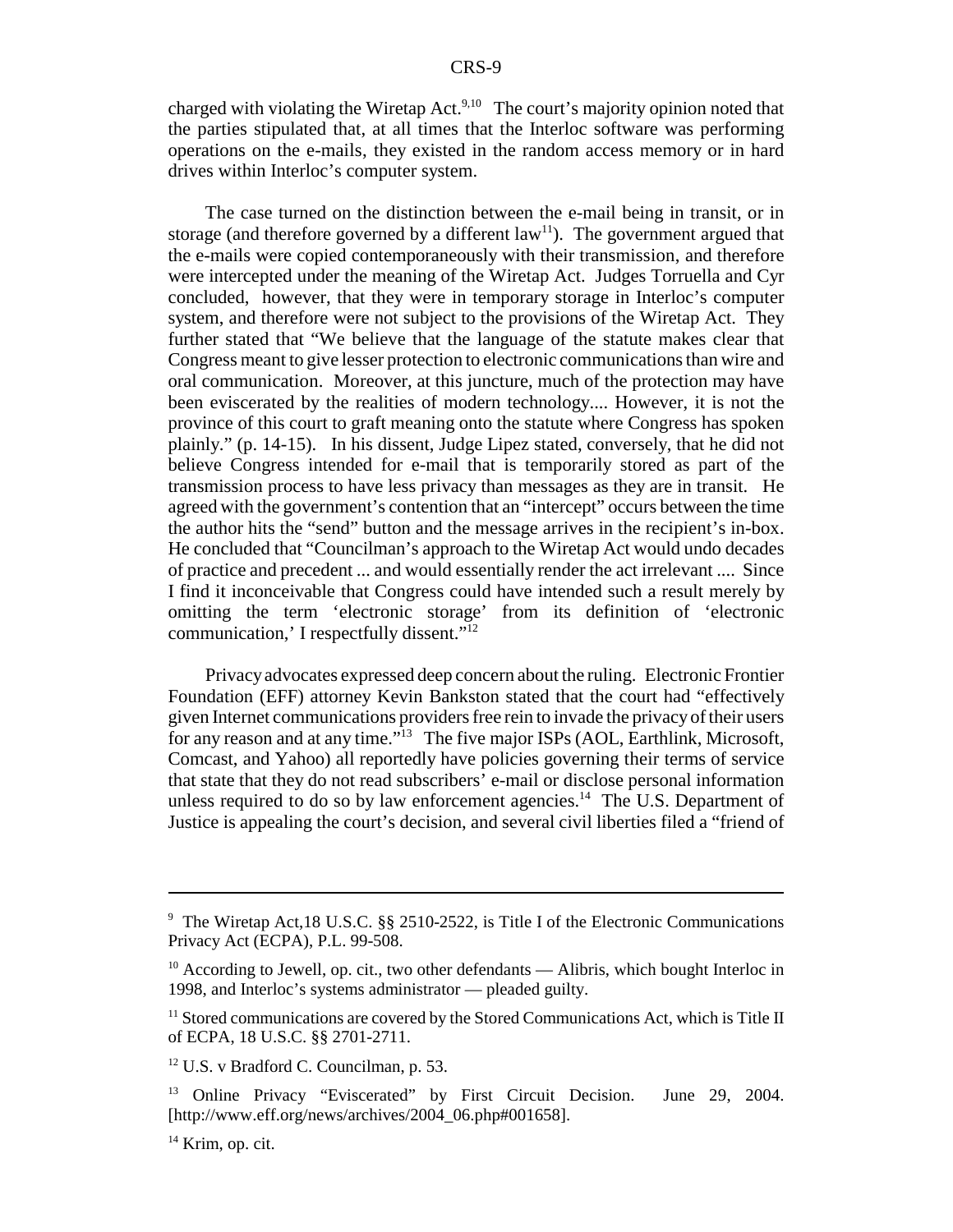#### CRS-10

the court" brief in support of the government's appeal.<sup>15</sup> The U.S. Court of Appeals for the First Circuit agreed to rehear the case. Two bills were introduced in the 108th Congress that would have affected this debate by amending either the Wiretap Act (H.R. 4977) or the Stored Communications Act (H.R. 5059). There was no action on either bill.

### **Spyware**

Spyware is discussed in more detail in CRS Report RL32706. The term "spyware" is not well defined. One example of spyware is software products that include, as part of the software itself, a method by which information is collected about the use of the computer on which the software is installed. Some products may collect personally identifiable information (PII). When the computer is connected to the Internet, the software periodically relays the information back to the software manufacturer or a marketing company. Some spyware traces a user's Web activity and causes advertisements to suddenly appear on the user's monitor — called "popup" ads — in response. Such software is called "adware." Software programs that include spyware can be sold or provided for free, on a disk (or other media) or downloaded from the Internet. Typically, users have no knowledge that spyware is on their computers.

A central point of the debate is whether new laws are needed, or if industry selfregulation, coupled with enforcement actions under existing laws such as the Federal Trade Commission Act, is sufficient. The lack of a precise definition for spyware is cited as a fundamental problem in attempting to write new laws. FTC representatives and others caution that new legislation could have unintended consequences, barring current or future technologies that might, in fact, have beneficial uses. They further insist that, if legal action is necessary, existing laws provide sufficient authority. Consumer concern about control of their computers being taken over by spyware leads others to conclude that legislative action is needed.

Utah and California have passed spyware laws, but there is no specific federal law regarding spyware. In the  $108<sup>th</sup>$  Congress, the House passed two bills (H.R. 2929) and H.R. 4661) and the Senate Commerce Committee reported S. 2145. There was no further action. In the  $109<sup>th</sup> Congress, H.R. 29 (Bono)$  is virtually identical to H.R. 2929 as it passed the House in 2004. The House Energy and Commerce Committee held a hearing on H.R. 29 on January 26, 2005.

# **Identity Theft (Including Phishing)**

Identity theft is not an Internet privacy issue, but the perception that the Internet makes identity theft easier means that it is often discussed in the Internet privacy context. The concern is that the widespread use of computers for storing and

<sup>&</sup>lt;sup>15</sup> Singel, Ryan. Strange Bedfellows in E-Mail Case. Wired News, September 3, 2004, 02:00 PM. [http://www.wired.com/news/privacy/0,1848,64847,00.html]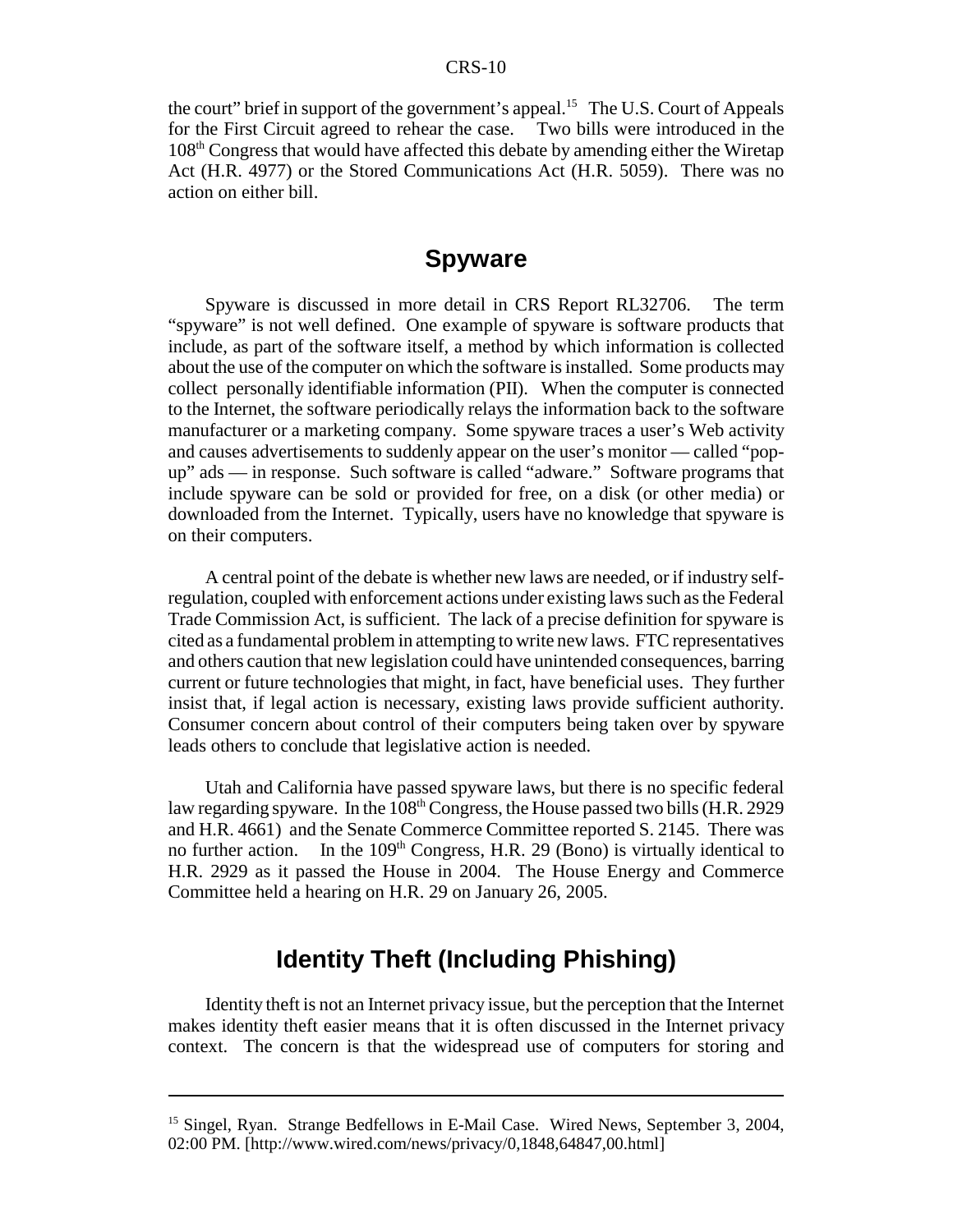transmitting information is contributing to the rising rate of identity theft over the past several years, where one individual assumes the identity of another using personal information such as credit card and Social Security numbers (SSNs). The FTC has a toll free number (877-ID-THEFT) to help victims.<sup>16</sup>

The extent to which the Internet is responsible for the increase in cases is debatable. Some attribute the rise instead to carelessness by businesses in handling personally identifiable information, and by credit issuers that grant credit without proper checks. More traditional methods of acquiring someone's personal information — from lost or stolen wallets, or "dumpster diving" — also are used by identity thieves.

#### **Identity Theft Statistics**

In a 2003 survey for the FTC, Synovate found that 51% of victims did not know how their personal information was obtained by the thief; 14% said their information was obtained from lost or stolen wallets, checkbooks, or credit cards; 13% said the personal information was obtained during a transaction; 4% cited stolen mail; and 14% said the thief used "other" means (e.g. the information was misused by someone who had access to it such as a family member or workplace associate).<sup>17</sup>

Another survey, conducted by the Council of Better Business Bureaus and Javelin Strategy & Research, was released in January 2005.18 The *2005 Identity Fraud Survey* is based on data collected in 2004 by Synovate using questions that closely mirrored those used in the 2003 FTC survey, plus several new questions. The survey found that computer crime accounted for 11.6% of identity theft cases in 2004, compared with 68% from paper sources. It further found that the average loss for online identity theft was \$551 compared to \$4,543 from paper sources. In cases where the perpetrator could be identified, family members were responsible for 32% of cases; complete strangers outside the workplace for 24%; friends, neighbors, and in-home employees for 18%; someone at a company with access to personal information for 13%; someone at the victim's workplace for 4%; or "someone else" for 8%. The study concluded that, contrary to popular perception, identity theft is *not* getting worse. For example, it reported that the number of victims declined from 10.1 million in 2003 to 9.3 million in 2004, and the annual dollar volume, adjusted for inflation, is "highly similar" (\$52.6 billion) in the 2003 survey and this survey.

<sup>16</sup> See also CRS Report RL31919, *Remedies Available to Victims of Identity Theft*; and CRS Report RS21083, *Identity Theft and the Fair Credit Reporting Act: an Analysis of TRW v. Andrews and Current Legislation*.

<sup>&</sup>lt;sup>17</sup> Synovate. Federal Trade Commission — Identity Theft Survey Report. September 2003. P. 30-31. [http://www.ftc.gov/opa/2003/09/idtheft.htm]

<sup>&</sup>lt;sup>18</sup> An abbreviated "complimentary" version of the report is available at [http://www.javelinstrategy.com/reports/2005IdentityFraudSurveyReport.html]. A Better Business Bureau press release is at [http://www.bbb.org/alerts/article.asp?ID=565]. The survey was sponsored Checkfree, Visa, and Wells Fargo & Company, but the report emphasizes that although those companies were invited to comment on the content of the questionnaire, they were not involved in the tabulation, analysis, or reporting of final results.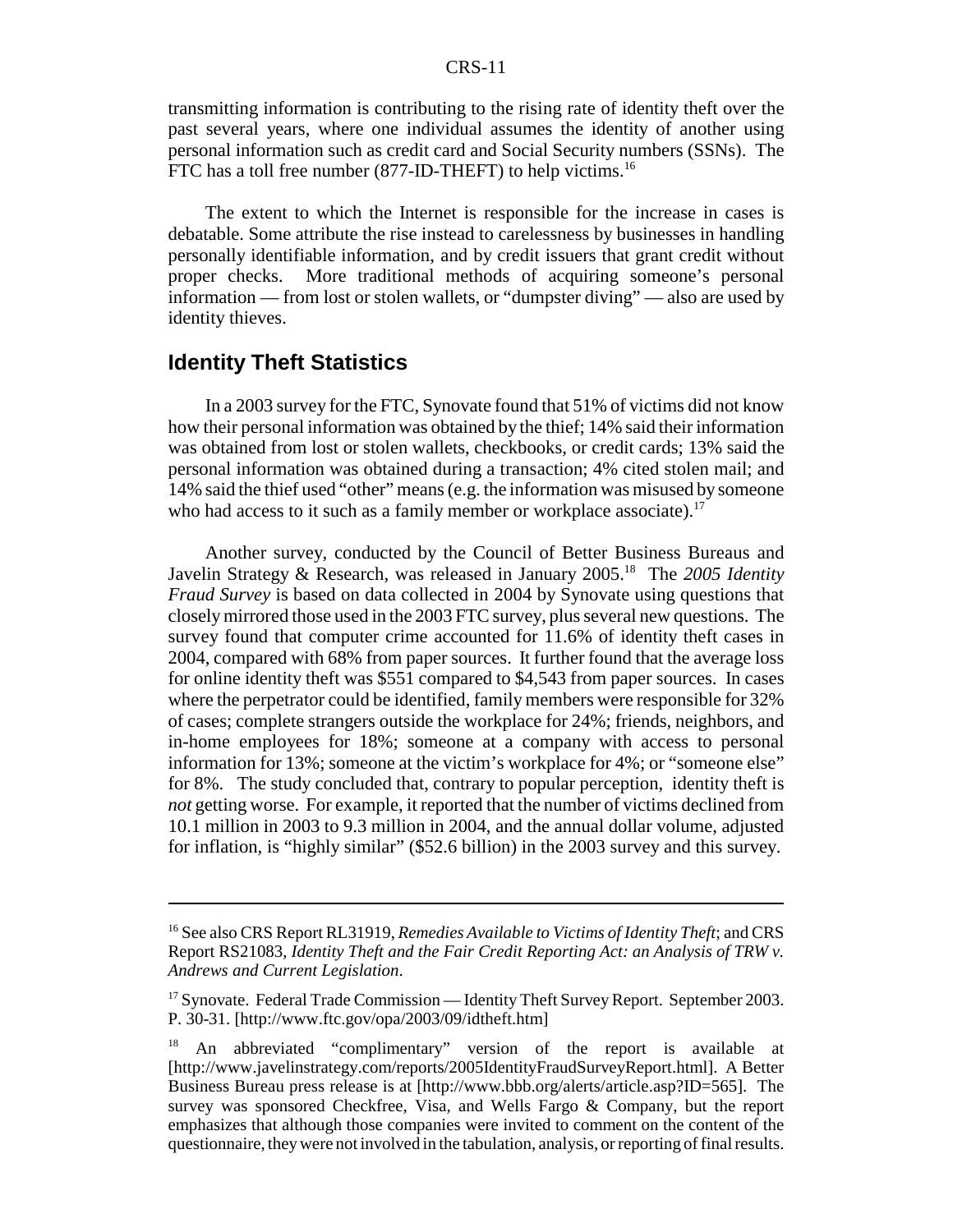#### **"Phishing"**

One online method used to obtain PII is called "phishing." It refers to an Internet-based practice in which someone misrepresents their identity or authority in order to induce another person to provide PII. Some common phishing scams involve e-mails that purport to be from financial institutions or ISPs claiming that a person's record has been lost. The e-mail directs the person to a website that mimics the legitimate business' website and asks the person to enter a credit card number and other PII so the record can be restored. In fact, the e-mail or website is controlled by a third party who is attempting to extract information that will be used in identity theft or other crimes. The FTC issued a consumer alert on phishing in June 2004.19 An "Anti-Phishing Working Group" industry association has been established to collectively work on solutions to phishing. According to its website [http://www.antiphishing.org/], it has more than 1110 members, including over700 companies and agencies.

#### **Existing Laws**

Several laws already exist regarding identity theft, including P.L. 105-318, the Identity Theft and Assumption Deterrence Act of 1998; P.L. 106-433, the Social Security Confidentiality Act of 2000; and P.L. 106-578, the Internet False Identification Prevention Act of 2000. The 108<sup>th</sup> Congress passed two more. First is the Fair and Accurate Credit Transactions Act (P.L. 108-159). It is discussed in detail in CRS Report RL32121, *Fair Credit Reporting Act: A Side-By-Side Comparison of House, Senate, and Conference Versions*. Among its identity theftrelated provisions, the law —

- requires consumer reporting agencies to follow certain procedures concerning when to place, and what to do in response to, fraud alerts on consumers' credit files;
- allows consumers one free copy of their consumer report each year from nationwide consumer reporting agencies as long as the consumer requests it through a centralized source under rules to be established by the  $FTC;^{20}$
- allows consumers one free copy of their consumer report each year from nationwide specialty consumer reporting agencies (medical records or payments, residential or tenant history, check writing history, employment history, and insurance claims) upon request pursuant to regulations to be established by the FTC;  $^{14}$

<sup>&</sup>lt;sup>19</sup> FTC. How Not to Get Hooked by a 'Phishing'' Scam. June 2004. [http://www.ftc.gov/ bcp/conline/pubs/alerts/phishingalrt.pdf]

 $20$  The FTC rules on free credit reports were issued on June 4, 2004 and are available at [http://www.ftc.gov/opa/2004/06/freeannual.htm].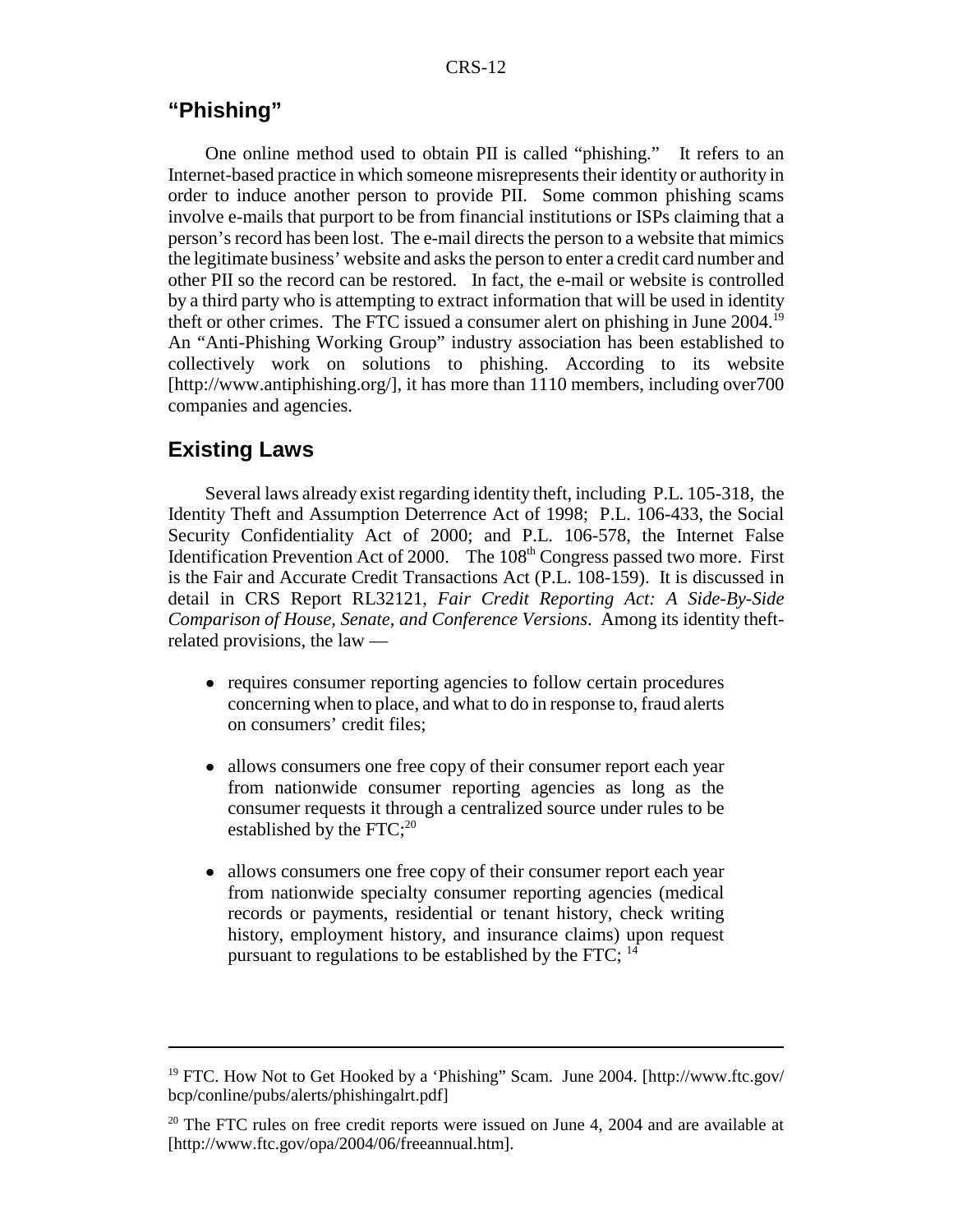- requires credit card issuers to follow certain procedures if additional cards are requested within 30 days of a change of address notification for the same account;
- requires the truncation of credit card numbers on electronically printed receipts;
- ! requires business entities to provide records evidencing transactions alleged to be the result of identity theft to the victim and to law enforcement agencies authorized by the victim to take receipt of the records in question;
- requires consumer reporting agencies to block the reporting of information in a consumer's file that resulted from identity theft and to notify the furnisher of the information in question that it may be the result of identity theft;
- ! requires federal banking agencies, the FTC, and the National Credit Union Administration to jointly develop guidelines for use by financial institutions, creditors and other users of consumer reports regarding identity theft;
- extends the statute of limitations for when identity theft cases can be brought; and
- allows consumers to request that the first five digits of their Social Security Numbers not be included on a credit report provided to the consumer by a consumer reporting agency.

The second is the Identity Theft Penalty Enhancement Act (P.L. 108-275). It makes aggravated identity theft in conjunction with felonies a crime, and establishes mandatory sentences  $-2$  additional years beyond the penalty for the underlying crime, or 5 additional years for those who steal identities in conjunction with a terrorist act. $21$ 

#### **Congressional Action**

Congress continues to consider ways to reduce the incidence of identity theft, including by restricting the use of Social Security numbers. In the  $109<sup>th</sup>$  Congress, Representative Frelinghuysen has introduced two bills: H.R. 82 would regulate the use by interactive computer services of Social Security numbers and related PII; H.R. 92 would permit Medicare beneficiaries to use an identification number other than their Social Security number in order to deter identity theft.

Congress also is seeking to prevent phishing. One of the spyware bills that passed the House in the  $108<sup>th</sup>$  Congress (H.R. 2929) would have made it a crime to

<sup>&</sup>lt;sup>21</sup> Senate Clears Tougher Penalties for Identity Theft in Conjunction with Felony. CQ Weekly, June 26, 2004, p. 1561.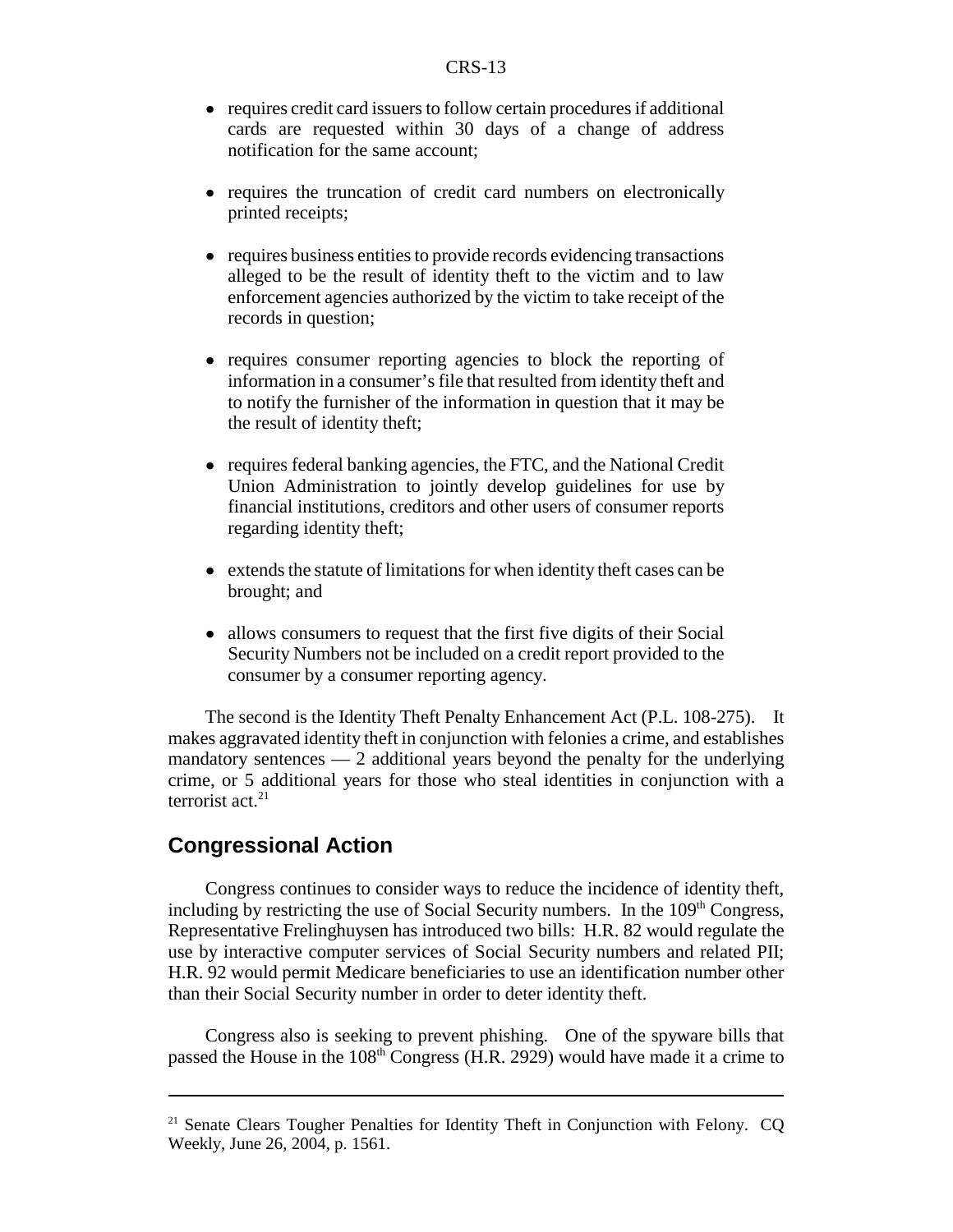misrepresent the identity of a person seeking information in order to induce the user to provide certain PII. This provision is included in the  $109<sup>th</sup>$  Congress version of that legislation, H.R. 29.

# **Summary of 109<sup>th</sup> Congress Internet Privacy-Related Legislation**

The following table provides summary information on all the Internet-related legislation pending before the 109<sup>th</sup> Congress.

| <b>Bill (Sponsor)</b>                                        | <b>Summary and Status (Committee of Referral)</b>                                                                                                                                                                                                                                                             |  |
|--------------------------------------------------------------|---------------------------------------------------------------------------------------------------------------------------------------------------------------------------------------------------------------------------------------------------------------------------------------------------------------|--|
| <b>INTERNET PRIVACY GENERAL</b>                              |                                                                                                                                                                                                                                                                                                               |  |
| <b>H.R. 84</b><br>(Frelinghuysen)                            | <b>Online Privacy Protection Act.</b> Requires the FTC to prescribe<br>regulations to protect the privacy of personal information collected<br>from and about individuals not covered by COPPA. (Energy &<br>Commerce)                                                                                        |  |
| S. 115<br>(Feinstein)                                        | Notification of Risk to Personal Data Act. Requires federal<br>agencies and persons engaged in interstate commerce to disclose<br>any unauthorized access to electronic data containing personal<br>information in their possession. (Judiciary)                                                              |  |
| S. 116<br>(Feinstein)                                        | <b>Privacy Act of 2005.</b> Requires the consent of an individual prior<br>to the sale and marketing of such individual's PII. (Judiciary)                                                                                                                                                                    |  |
| <b>SPYWARE</b>                                               |                                                                                                                                                                                                                                                                                                               |  |
| <b>H.R. 29</b><br>(Bono)                                     | <b>SPY ACT.</b> Requires the FTC to prescribe regulations prohibiting<br>the transmission of spyware programs via the Internet to<br>computers without the user's consent and notification to the user<br>that the program will be used to collect PII. (Energy and<br>Commerce). Hearing held Jan. 26, 2005. |  |
| <b>IDENTITY THEFT AND PROTECTING SOCIAL SECURITY NUMBERS</b> |                                                                                                                                                                                                                                                                                                               |  |
| <b>H.R. 82</b><br>Frelinghuysen                              | Social Security On-line Privacy Protection Act. To regulate the<br>use by interactive computer services of Social Security numbers<br>and related PII. (Energy and Commerce)                                                                                                                                  |  |
| <b>H.R. 92</b><br>Frelinghuysen                              | To permit Medicare beneficiaries to use an identification number<br>other than their Social Security number in order to deter identity<br>theft. (Ways and Means, Energy and Commerce)                                                                                                                        |  |

# **Table 1: Pending Legislation in the 109th Congress**

PII = Personally Identifiable Information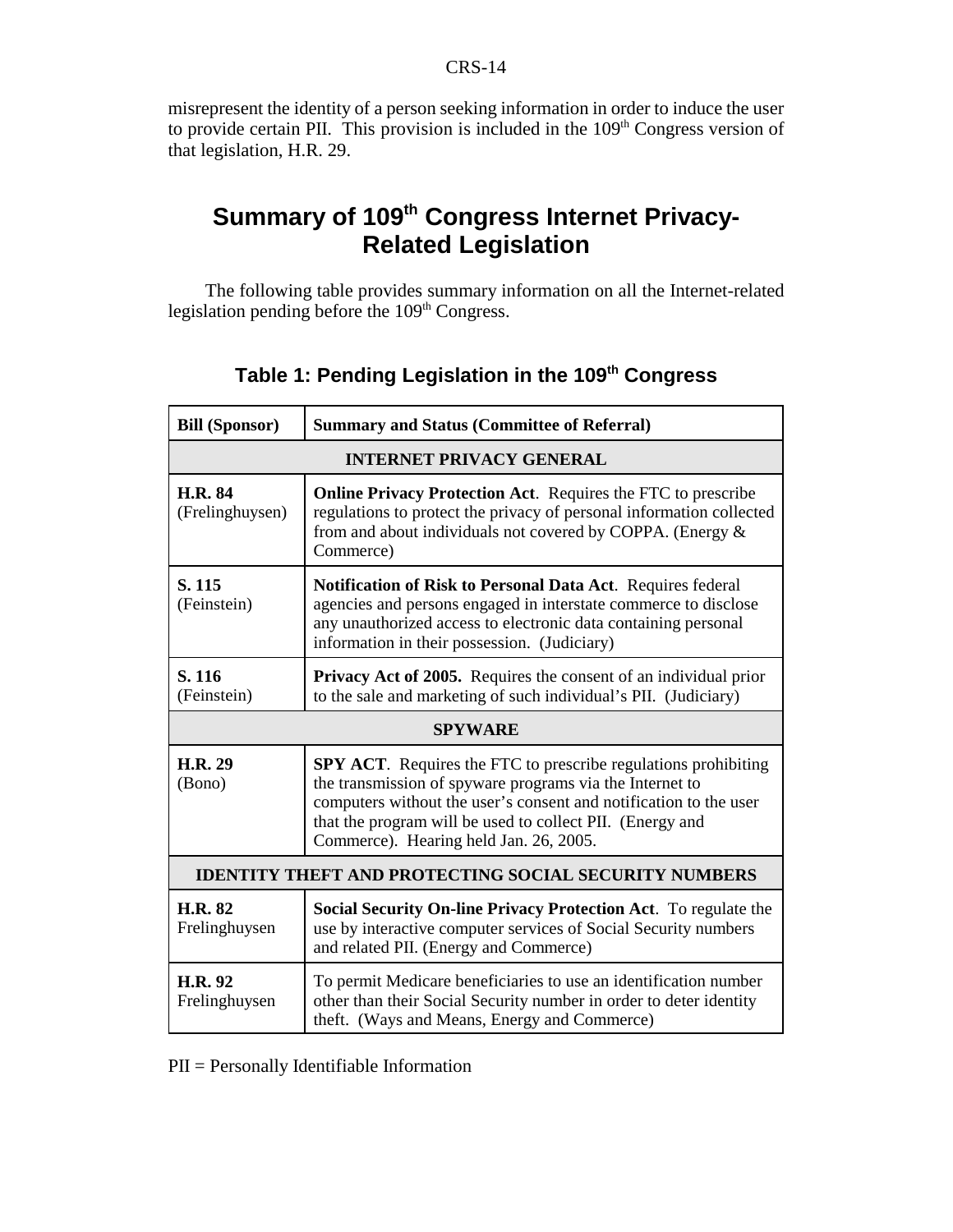### CRS-15

# **Appendix A. Internet Privacy-Related Legislation Passed by the 108th Congress**

| H.R. 2622<br>(Bachus)<br>P.L. 108-159 | <b>Fair and Accurate Credit Transactions Act.</b><br>Includes several provisions related to identity theft,<br>such as setting requirements on consumer reporting<br>agencies and credit card issuers, requiring truncation of<br>credit card numbers on electronically printed receipts,<br>and extending the statute of limitations for when<br>identity theft cases can be brought. |
|---------------------------------------|----------------------------------------------------------------------------------------------------------------------------------------------------------------------------------------------------------------------------------------------------------------------------------------------------------------------------------------------------------------------------------------|
| H.R. 1731<br>(Carter)<br>P.L. 108-275 | <b>Identity Theft Penalty Enhancement Act. Makes</b><br>aggravated identity theft in conjunction with felonies a<br>crime, and establishes mandatory sentences.                                                                                                                                                                                                                        |
| H.R. 4818<br>(Kolbe)<br>P.L. 108-447  | <b>FY2005 Transportation, Treasury and General</b><br><b>Government Appropriations Bill (incorporated into</b><br>the FY2005 Consolidated Appropriations Act). Sec.<br>633 continues prohibition on use of appropriated funds<br>to collect personal information about visitors to federal<br>websites.                                                                                |
| S. 2845<br>(Collins)<br>P.L. 108-458  | <b>Intelligence Reform and Terrorism Protection Act.</b><br>Creates Privacy and Civil Liberties Oversight Board.                                                                                                                                                                                                                                                                       |